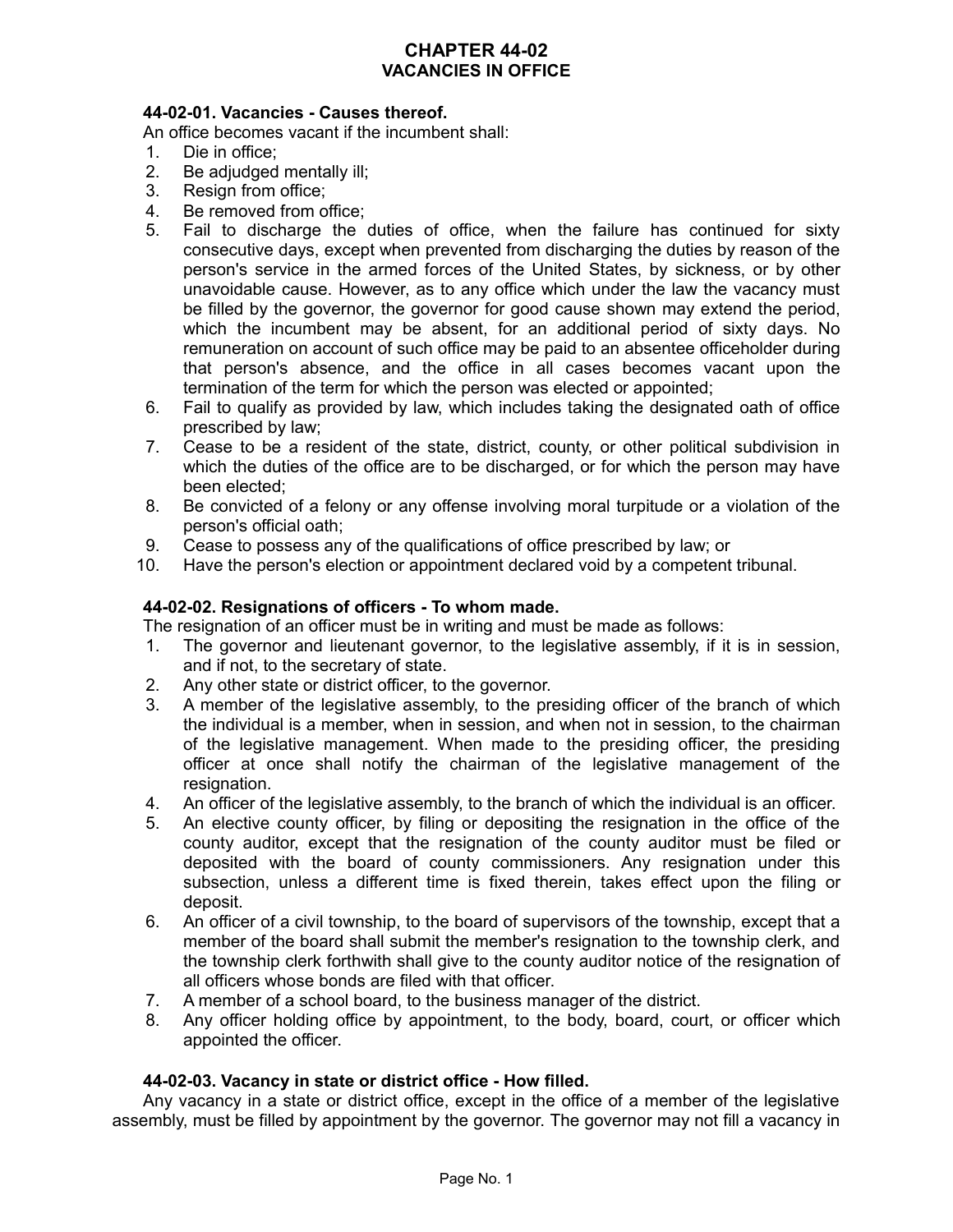the office of a member of the legislative assembly. A vacancy in the office of a supreme court justice or district court judge must be filled as provided in chapter 27-25. If during a vacancy in the office of governor, the lieutenant governor and the secretary of state are impeached, displaced, resign, or die, or from mental or physical disease or otherwise become incapable of performing the duties of the office of governor as provided by sections 2 and 7 of article V of the Constitution of North Dakota, then the succession to the office of governor is the speaker of the house, president pro tempore of the senate, attorney general, in the order named. Each succeeding person named shall hold the office of governor until the vacancy is filled by election or until any disability of the preceding person in the line of succession is removed.

# **44-02-03.1. Vacancy in legislative assembly.**

- 1. If a vacancy in the office of a member of the legislative assembly occurs, the secretary of state shall notify the chairman of the legislative management of the vacancy. The secretary of state need not notify the chairman of the legislative management of the resignation of a member of the legislative assembly when the resignation was made under section 44-02-02.
- 2. Upon receiving notification of a vacancy, the chairman of the legislative management shall notify the district committee of the political party the former member represented, or the member-elect or deceased or disqualified candidate would have represented, in the district in which the vacancy exists. The district committee shall hold a meeting within twenty-one days after receiving the notification and select an individual to fill the vacancy. If the former member, member-elect, or deceased or disqualified candidate was elected as an independent candidate or if the district committee does not make an appointment within twenty-one days after receiving the notice from the chairman of the legislative management, the chairman of the legislative management shall appoint a resident of the district to fill the vacancy.
- 3. If a vacancy occurs because a member-elect died or became disqualified, or a candidate who died or became disqualified received a sufficient number of votes to be elected except for the death or disqualification, the term of an individual appointed to fill the vacancy begins on the first day of December of the year in which the vacancy occurs.
- 4. Except as provided in subsection 6:
	- a. If the office with the vacancy would not have been placed on the next general election ballot after the vacancy occurs had the member, member-elect, or candidate whose death, disqualification, or resignation created the vacancy been able and qualified to fulfill the term, the individual appointed to fill the vacancy shall serve until a successor is elected at and qualified following the next general election that is at least ninety-four days after the vacancy occurs.
	- b. If the office with the vacancy would have been placed on the next general election ballot after the vacancy occurs had the member, member-elect, or candidate whose death, disqualification, or resignation created the vacancy been able and qualified to fulfill the term and:
		- (1) The next general election is scheduled to take place less than ninety-four days after the vacancy occurs:
			- (a) The individual appointed to fill the vacancy shall serve until a successor is elected at and qualified following the next general election that is at least ninety-four days after the vacancy occurs; and
			- (b) The elected successor shall serve through November thirtieth of the following even-numbered year.
		- (2) The next general election is scheduled to take place at least ninety-four days after the vacancy occurs, the individual appointed shall serve until a successor is elected at and qualified following the next general election.
- 5. If a special election to fill the vacancy is called by the governor according to subsection 6, the individual elected at the special election shall serve for the remainder of the term of office which would have been served by the individual whose death, disqualification, or resignation created the vacancy.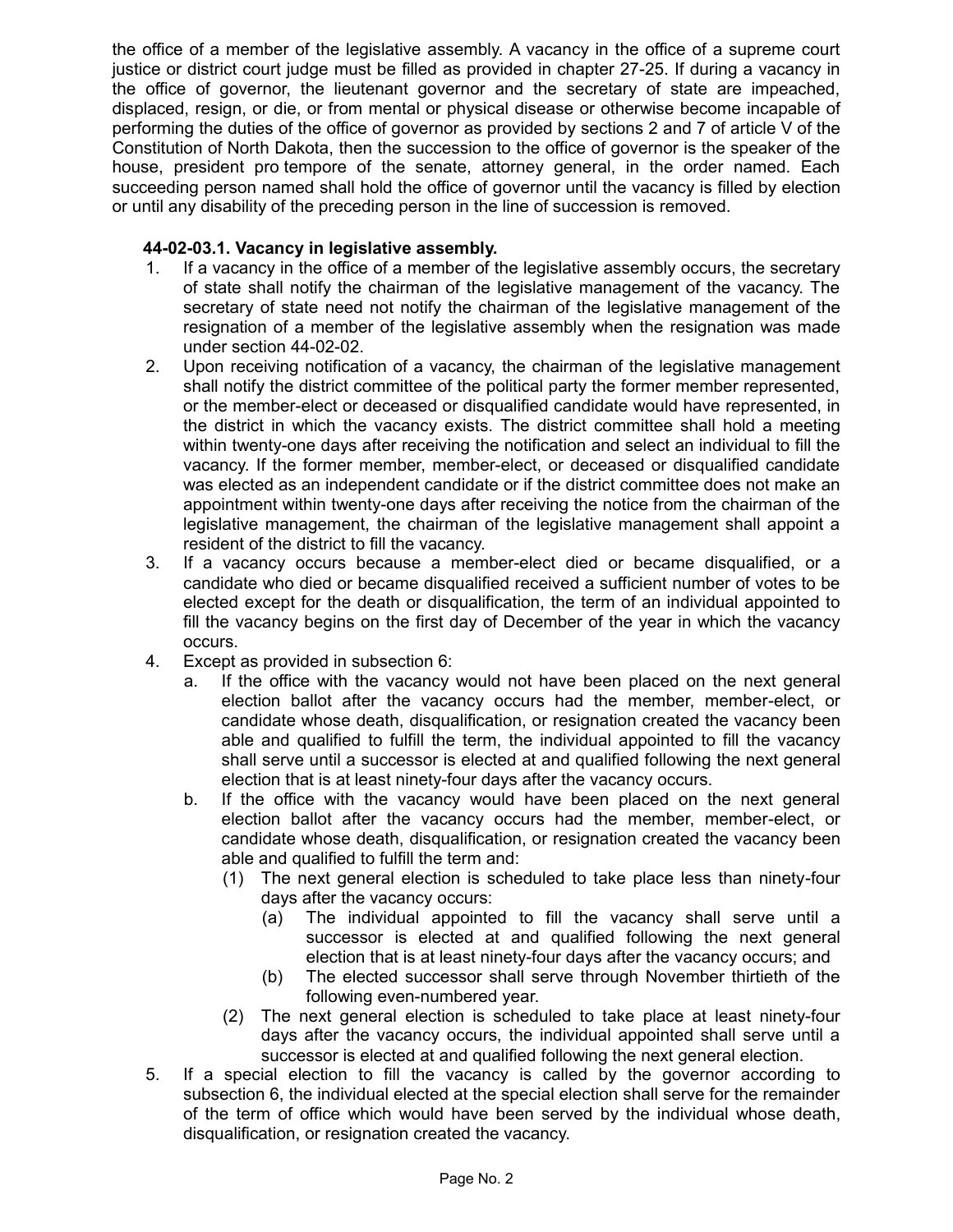- 6. The qualified electors of a legislative district in which a vacancy in the office of a member of the legislative assembly occurs due to the death, disqualification, or resignation of a member of the legislative assembly during the member's term of office may petition for a special election to be called by the governor to fill the vacancy. The petition must include the signatures of qualified electors equal in number to at least four percent of the resident population of the legislative district as determined by the last federal decennial census and must be presented to the secretary of state within thirty days following an appointment being made according to subsection 2. If the secretary of state determines the petition contains the required number of signatures of qualified electors of the affected legislative district, the secretary of state shall notify the governor that a special election is required to be called to fill the vacancy. Upon receiving the notice, the governor shall issue a writ of election directed to the secretary of state commanding the secretary of state to hold a special election to fill the vacancy at a time designated by the governor. A special election under this section must conform to the applicable election deadlines found in title 16.1 and may be called to coincide with a regularly scheduled primary or general election provided the special election is called by the fifteenth day before the deadline for candidates to file for office before a regularly scheduled primary or general election. A special election under this section may not be scheduled to occur during the time from a general election through eighty days following the adjournment of the next ensuing regular session of the legislative assembly.
- 7. The secretary of state must be notified of an appointment made by a district committee or the chairman of the legislative management according to this section. Upon notification, the secretary of state shall issue the appointee a certificate of appointment and an oath of office for the appointee to complete and file with the secretary of state.
- 8. For purposes of addressing vacancies in offices of members of the legislative assembly, an individual is disqualified for an office if the individual fails to meet the qualifications under law for the office.

#### **44-02-04. Vacancy in county office - Appointment.**

A vacancy in any county office, other than that of county commissioner, must be filled by the board of county commissioners, with the exception that if a vacancy has occurred in the office of state's attorney by reason of removal under section 44-11-01, the appointment must be made by the board of county commissioners by and with the advice and consent of the governor. The board of county commissioners may declare a county office to be vacant whenever the officeholder is unable to perform the duties of the office for six months or more. However, if within one year the officeholder should become able to perform the officeholder's duties, the county commissioners may, for good cause shown, reinstate the officeholder.

#### **44-02-05. Vacancy in board of county commissioners - How filled.**

When a vacancy occurs in the board of county commissioners, the remaining members of the board immediately shall appoint some suitable person to fill the vacancy from the district in which the vacancy occurred. If a majority of the officers fails to agree upon a person to fill the vacancy, the county treasurer or, if the county does not have an elected treasurer, another elective county officer must be called in and shall act as an additional member of the board to fill the vacancy. The appointee holds office until the appointee's successor is elected at the next general election that occurs at least ninety-five days after the vacancy and the successor has qualified.

## **44-02-06. Vacancy in township office - How filled.**

Repealed by S.L. 1955, ch. 342, § 2.

#### **44-02-07. Brief vacancy not to be filled - Exception.**

If a vacancy occurs within ninety-five days previous to an election at which it may be filled, no appointment may be made unless it is necessary to carry out such election and the canvass